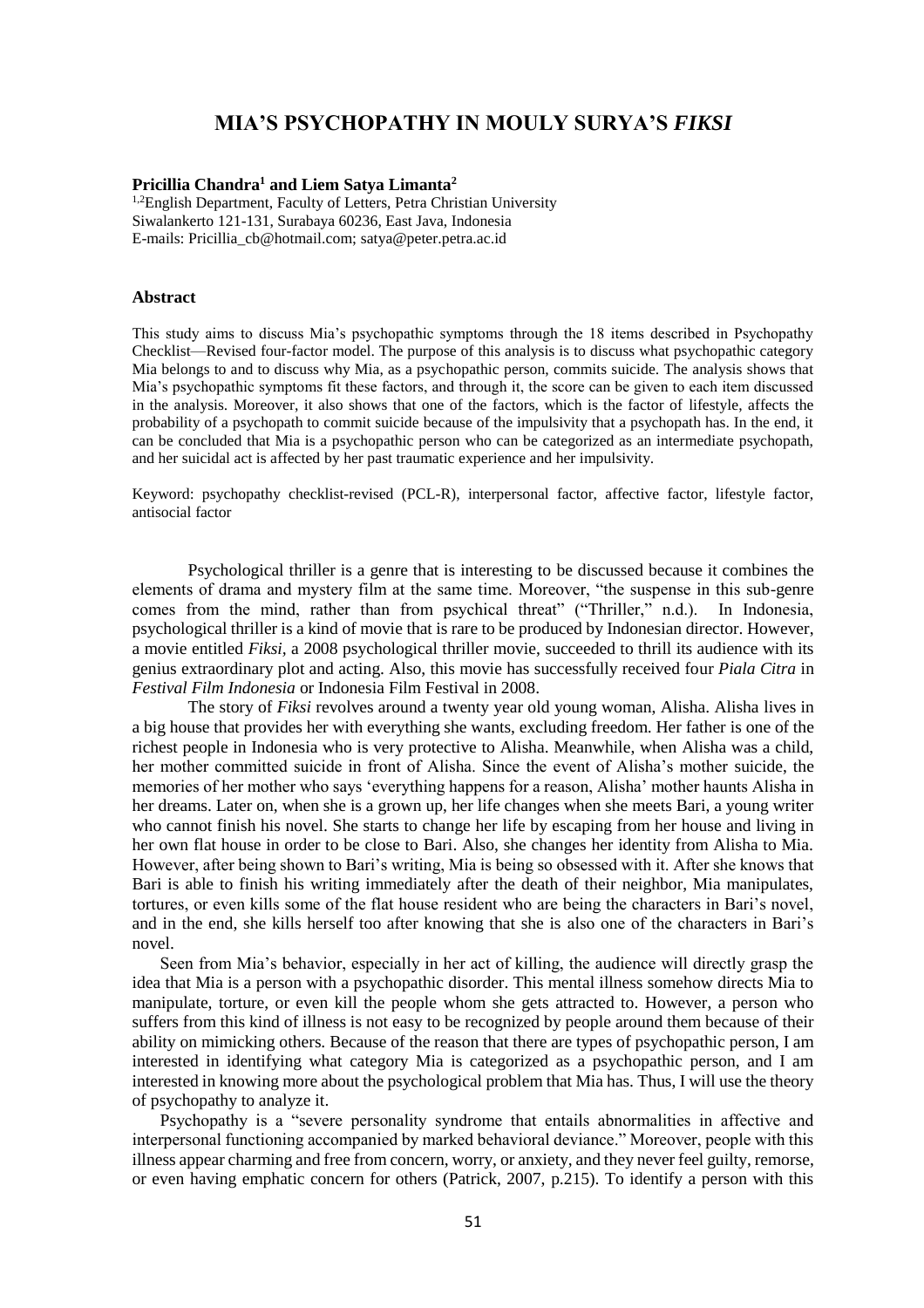illness, Robert Hare develops a deeper method to identify individual with psychopathic disorder through PCL-R (The Psychopath Checklist—Revised) (Patrick, 2007, p.216-217).

There are approximately three kinds of structural model that are used in PCL-R (Patrick, 2007, p.208-210). There are the two-factor model, the three-factor model, and the four-factor model. The newest model of PCL-R is the two-factor and four-facet model, but it has not been empirically validated (Weaver, 2007, p.210). All of these PCL-R models have been used in researches with certain purposes. Nevertheless, the four factor model is chosen in this research because it is the most suitable to be applied in analyzing the subject of this research.

In the four-factor model, the eighteen-items of PCL-R is divided into four categories based on the factors of psychopathy. The two items, which are the item of promiscuous sexual behavior (PCL 11) and many short term marital relationship (PCL 12) are eliminated in this factor model. That is why, those items are not used or categorized into any factor in this model. In this four-factor model, the first factor is the factor of interpersonal feature of psychopathy. This factor is focused more on "how psychopaths present themselves to others" (Babiak, 2006, p.26-27). The item of glib and superficial charm, grandiose of self worth, pathological lying, and conning and manipulative are categorized into this factor. The second factor, which is the factor of affective feature of psychopathy, deals more with "what psychopaths feel or do not feel emotionally" (Babiak, 2006, p.27). This factor consists of the items of lack of remorse or guilt, shallow affect, callousness or lack of empathy, and fail to accept responsbility. The third factor, which is the factor of lifestyle feature of psychopathy is focused on "how they live in society" (*Ibid.)* This factor contains the item of stimulation seeking, impulsivity, irrepsonsibility, parasitic orientation, and lack of realistic goals. Finally, the rest of the items, that is the items of poor behavior controls, early behavior problems, juvenile deliquency, revocation of conditional release, and criminal versatility belonged to the fourth factor, which is the factor of antisocial feature of psychopathy. This final factor deals with the "propensity for antisocial behaviors" that psychopath has *(Ibid.)*.

In PCL-R, the scoring criteria for the remaining 20 items were modified, and each of those criteria is rated on 3-point scale ( $0 =$  does not apply; 1 = applies somewhat, or evidence is mixed; 2 = definitely applies). The PCL-R manual provides scoring criteria that summed across the 20 items. By using this scoring criterion, an individual who gets total score more than 30 will be classified as psychopath, those with the total score of less than 20 will be categorized as non psychopathic, whereas people with the total score between 20 to 30 will be classified as the intermediate. This theory and method will be used to analyze what classification Mia belongs to in *Fiksi*.

# **THE ANALYSIS OF MIA'S INTERPERSONAL FACTOR**

In the first factor, which is the factor of interpersonal feature of psychopathic person, the main character is analyzed through the PCL-R's items of glib or superficial charm (PCL 1), grandiose sense of self worth (PCL 2), pathological lying (PCL 4), and conning or manipulative (PCL 5). This factor focuses on "how psychopath present themselves to others" (Babiak, 2006, p.26, 27) or, in another way, this factor focuses on the mask that is created and used by psychopath when interacting with others.

Being analyzed through the first item on this factor, which is the item of glib and superficial charm, (PCL 1), Mia has shown some significant behaviors that fit this item. Mia knows that first impression is important, that is why, Mia builds an elaborate fictitious character, persona, or mask, when interacting with her victim. First of all, she is able to "tell unlikely but convincing stories that cast her well and are often very likable and charming" (Hare, This Charming Psychopath, para. 24). In a scene when Bari asks her about her background, she casts herself as a new girl who has just moved to the blocks because she wants to be independent. Later on, in the next scene, audience can see that Mia is a psychopath who has more intelligence than persons in her surrounding, and she uses her intelligence to attract others. Mia shows her intelligence to attract Bari and Dani through her good ability in playing cello and in designing. First of all, in the event when she plays cello and Bari comes to see her playing, Mia realizes that she can attract Bari through her ability in playing music. Because when she plays the cello, Bari often comes to her room. In another scene, it is also shown that Mia uses her ability in designing to attract Dani. Below is the conversation between Mia and Dani when Mia convinces Dani that she can help him in designing.

MIA. I've learned design. Can I help you, or not?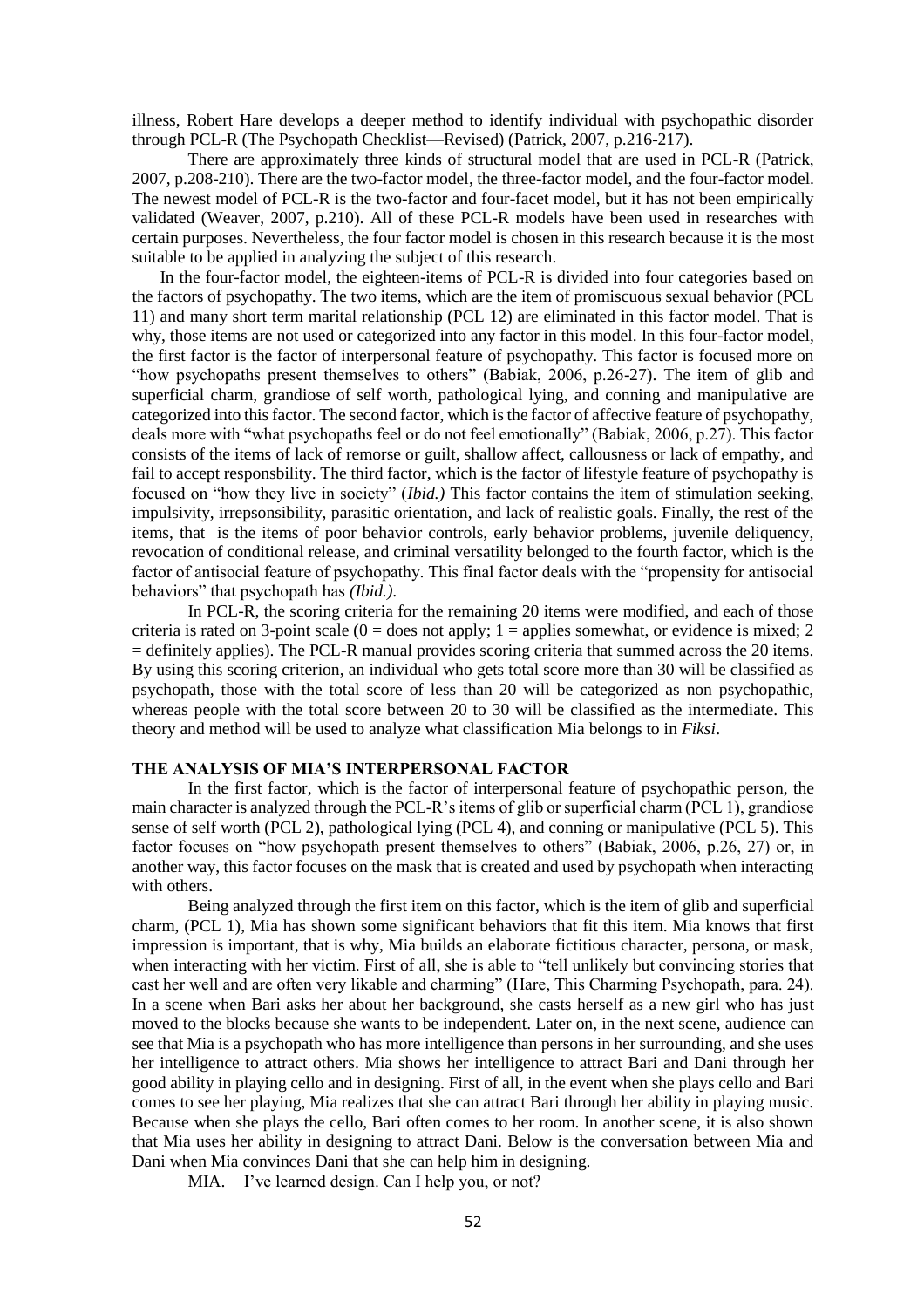DANI. I always work on my own. But it's quite urgent, so I can use your help. MIA. Done.

DANI. Let me see… That's awesome. If I have another assignment, can I ask for your help? I won't be able to do it this good.

MIA. Anytime.

In this scene, Mia seems like a kind girl who willingly helps others because of her kindness, but actually she is not. The act of helping Dani here is an act that will help her manipulate Dani better, in which she manipulates Dani's trust of her kindness to harm Dani and his gay partner, Rudi, in which it is connected to the next item that will be discussed later. In conclusion, because of her good ability in casting herself as a good person, by playing cello and designing, she is able to attract others easily in order to manipulate them better. Thus, the score two will be given for this item.

Secondly, in the item of grandiose of self worth (PCL 2), Mia shows some significant behaviors that fit this item. In this item, it is clearly described that psychopaths "have a narcissistic and grossly inflated view of their own self-worth and importance, a truly astounding egocentricity and sense of entitlement, and see themselves as the centre of universe, justified in living according to their own rules" (Hare, This charming psychopath, para. 26). When this item is applied to analyze Mia's behavior, I find that Mia often treats herself as "the center of universe". She believes that her importance is the only thing that matters. In this case, her only importance is to know the ending of Bari's novel because she is curious about the ending. After she knows that Bari immediately gets the inspiration to write after someone that inspires him to write dies, she kills other people in order to give inspiration for Bari to write. When she does the act of killing and manipulating, her egocentricity is revealed. She does not care to the others' importance and does not want to understand that the person that she kills might still want to live. All that she knows is she wants to read Bari's novel ending. Thus, the score two will be given to this item.

Thirdly, Mia's behavior fits the item of pathological lying (PCL 4). In this item, psychopath is identified as a person who "…being untruthful about almost everything (even inconsequential things most people wouldn't waste time and energy lying about)" (Babiak, 2006, p.21). In this movie, Mia lies so many times, but the most important lie that she creates is when she lies about her identity and background, and when she tells her alibi "smoothly". First of all, she changes her identity suddenly and easily when Renta and Bari ask about it. In one scene, Mia changes her name from Alisha to Mia when being asked. The conversation below is taken in a scene when Mia first introduces herself to Renta and Bari.

BARI. Renta, We've got a new neighbor.

RENTA. Oh hi, I'm Renta.

MIA. Mia.

In that scene, the audience can see that Mia changes her name easily. She just decides her new name in three seconds. Then, she also makes a new, fictitious background of her life. Mia is lying about her background in order to convince Bari that she is a normal person who decides to move into the flats because she wants to be independent, instead of saying her obsession to Bari. The difference between Mia's lies and the other lies is located in two things, which is in the characteristic of lying person and the motive of lying. The normal person who lies will be "speaking quickly and excessive fluctuations in pitch voice, person becomes fidgety and hesitant when questioned on detail, and failure to make an eye contact" (Torto, The art of lying, para. 2), but Mia does not show any of this characteristic. She lies as if she speaks the truth. In case of lying motive, the ordinary person will lie in order to prevent herself from accusation, and it is normal for her to be afraid when others will find out her lies. Furthermore, "this is the most frequently mentioned motive by either children or adults" (Dunn, MOTIVES FOR LYING: a deliberate choice to mislead a target without giving any notification of the intent to do so, para. 4). However, for Mia, lying is a tool to manipulate others in order to fulfill her needs, and she is not afraid when her lies being found out by other people because she will create another lie, and indeed she believes in her lie. Thus, this item contributes the score two in the PCL-R.

Finally, in the last item of interpersonal feature, which is the item of conning and manipulative (PCL 5), Mia's psychopathic behavior will be given the score two. The evidence given to strengthen this scoring is that Mia shows herself as a manipulative girl from her act shown in the movie. The first scene is when she cons her guard so that she can escape from her house. She bribes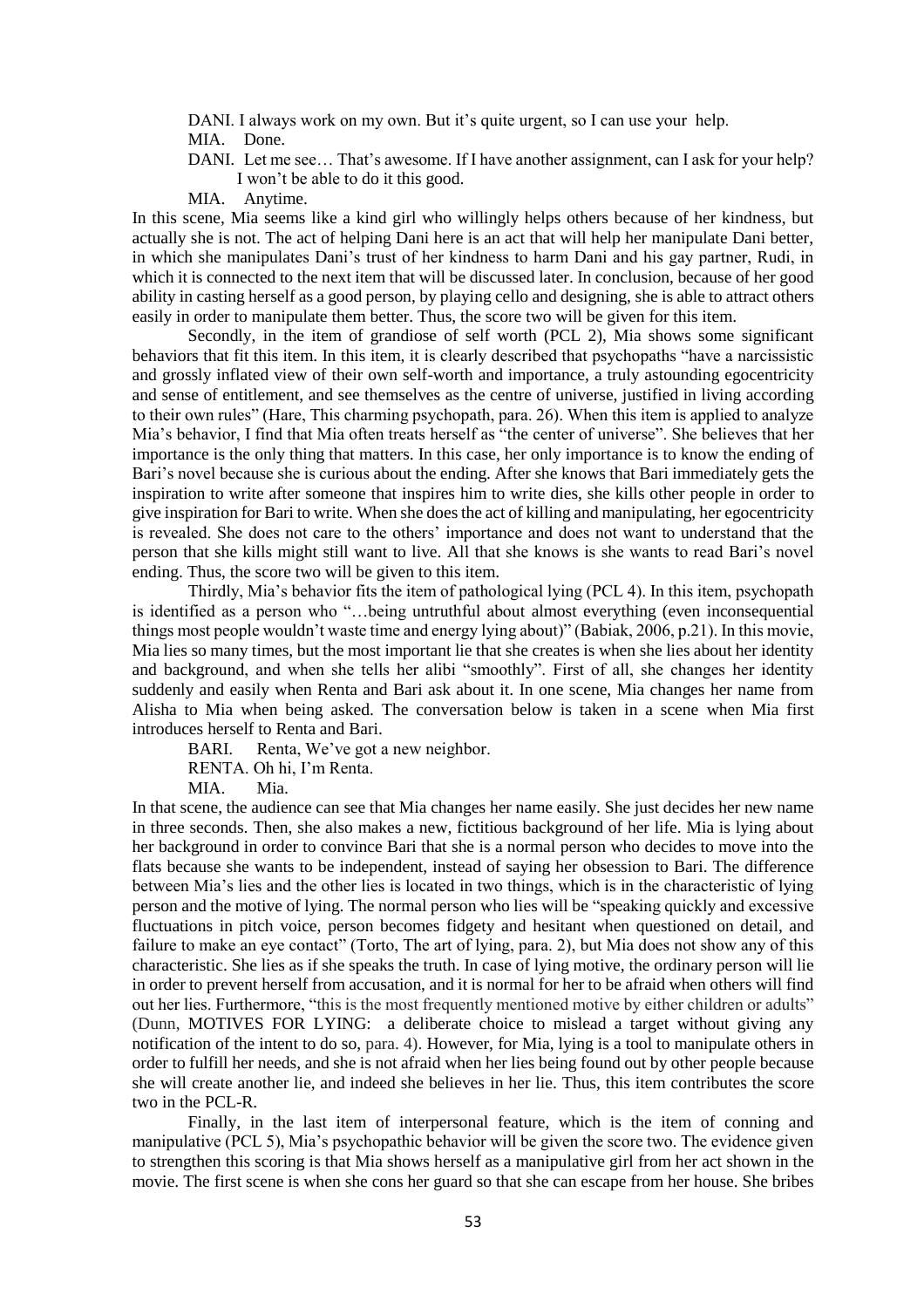her guard by using an expensive cigarette in order to convince her guard that she feels really sorry for her bad attitude. Also, she convinces her guard that she would not run away by inviting him to watch her musical practice. By convincing her guard that she would not run away, she uses *Pak*  Bambang's trust as a tool for her to run away from her home and *Pak Bambang*'s rein.

Secondly, Mia manipulates Dani by helping him do his homework in order to get Dani's mother number, and tells her about her son's affair with her own husband. Lastly, Mia also manipulates *Bu* Dirah to commit suicide by throwing her cat away. *Bu Dirah* is one of the characters in Bari's novel, and also the real life person who is living in the flat. By knowing that her cats are the most important thing in her life, Mia kidnaps her cats and gets them killed by throwing them in the garbage. By doing so, Mia has already known that *Bu Dirah* will lose her only reason to live, cats, and will kill herself. Her next manipulativeness is when she kidnaps Renta in order to make Bari finishes his novel. Pretending to be Renta, Mia leaves a note in Bari's computer, in which in the note Renta asks Bari to finish his stories. The reason behind Renta's kidnapping is because of the important role of Renta in Bari's life. In the movie, it is shown that Bari loves Renta very much, until he steals small rabbit caricatures everywhere he finds for the sake of Renta's hobbies in collecting it. Knowing that Renta gives significant role in Bari's life, and he will obey everything that she might say, Mia kidnaps her and uses Renta's inexistence to push Bari to finish his novel, so that it fulfills her curiosity in the ending. These several scenes in this movie support Mia's behavior in manipulating and conning. Thus, Mia's symptom of cunningness and manipulativeness will be given the score two.

In conclusion, each item in the interpersonal feature of Mia contributes the score two, and the total score gained in this feature is eight, with the evidence that Mia's behavior applies to each item. Later on, this score will be gathered with the other score in the next traits.

# **THE ANALYSIS OF MIA'S AFFECTIVE FACTOR**

Affective feature of psychopathy deals with the emotional feature of psychopathy, or in another words, it is focused on "what they feel or don't feel emotionally". There are four items of PCL-R that belong to this factor, namely the item of lack of remorse and guilt (PCL 6), shallow affect (PCL 7), callous or lack of empathy (PCL 8), and fail to accept responsibility (PCL 16). Thus, this subchapter will mainly discuss Mia's affective feature analysis through these items.

First of all, in the item of lack of remorse and guilt (PCL 6), it will be given the score two. This score is given to this item with the reason that Mia's psychopathic symptom definitely applies to this item. Psychopath is often identified as a person who "lacks of concern for the effects their actions have on others (Hare, This charming psychopath, para. 28)." There are several scenes that support Mia as psychopathic person who is lacking remorse and guilt. One of the scenes that proves this can be seen from Mia's response when Bari tells her that Bu Dirah commits suicide, and below is the dialogue of that event.

| RENTA. | Someone dies.                                                                                                                                 |
|--------|-----------------------------------------------------------------------------------------------------------------------------------------------|
| MIA.   | What? Who?                                                                                                                                    |
| RENTA. | Her name is Mrs. Dirah. You may have never met her.                                                                                           |
| MIA.   | The lady with [lots] of cats? Bari told me. Why did she die?                                                                                  |
| BARI.  | She jumped from the seventh floor. Her cats were gone. A few of them<br>were found dead inside the first floor garbage bin. Someone must have |
|        | thrown them there.                                                                                                                            |
| MIA.   | Who would do such thing?                                                                                                                      |

Instead of feeling guilty, she states "who would do such thing?" or, in Bahasa, "kok tega banget, ya?". She responds in the manner as if she were not the one who manipulated the event. She does not feel remorse in manipulating and killing others to fulfill her curiosity in Bari's novel ending. Another proof is that, she does not feel guilty or remorse when she breaks the relationship of Bari and Renta. Instead of feeling sorry, she tries to make it worse. In a scene when Bari starts to avoid her, she threatens Bari by putting a cover bed that is filled with the blood when they made love in order to remind Bari that she can do anything that she wants. In another scene, when Mia seems to want to tell Renta the truth, she invites Renta to follow her to the ninth floor, and then she hits her head and kidnaps her. In this scene, audience can see that Mia has never wanted to say sorry to Renta for what she has done, she even tortures and kidnaps her in order to hide her existence from Bari.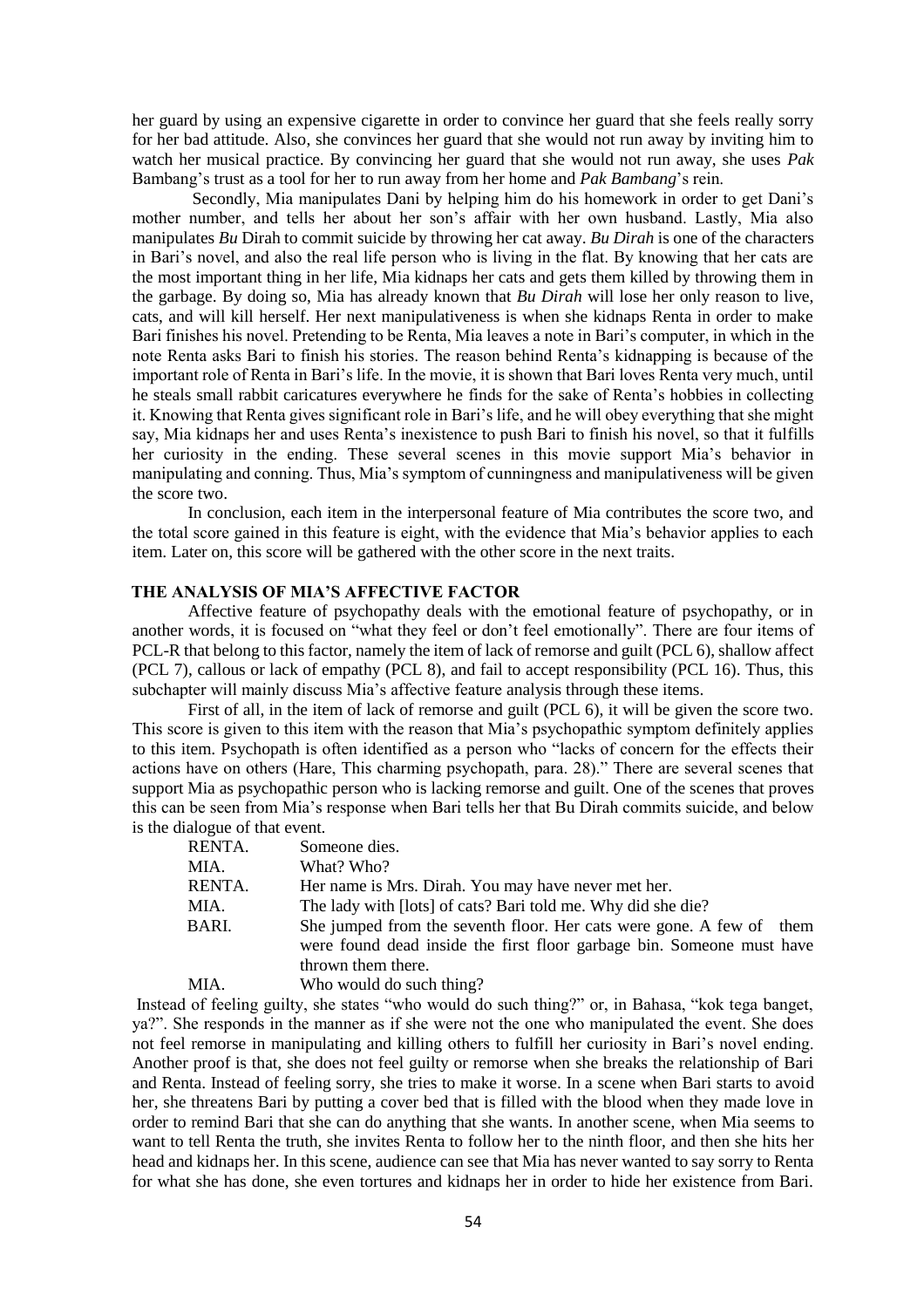The next scene is when she says sorry to *Pak* Bambang because of her bad attitude in being impolite to him. At first, the audience might think that Mia feels really sorry for what she has done, but later on, the audience can see that the act of saying sorry in that scene is actually the scheme that she does in order to manipulate *Pak* Bambang's trust, so that she can fool him. In conclusion, she never feels remorse or guilt for all of the things that she did because she cannot rationalize her bad attitude. All of these scenes clearly identified Mia as a psychopathic person who is lacking remorse and guilt. Thus, this item contributes the score two in the total score.

The next item used in this analysis is the item of shallow affect (PCL 7). Shallow effect identifies psychopath as a person who seems to "suffer a kind of emotional poverty that limits the range and depth of their feelings. At times they appear to be cold and unemotional while nevertheless being prone to dramatic, shallow, and short-lived displays of feeling" (Hare, This charming psychopath, para. 35). Mia's behavior definitely applies to this item, thus, this item will be given the score two. The first attempt to show that Mia is shallow taken from a scene when she is not afraid of being found out because of her action in killing and torturing her victims. She does not show any fear of being found by other people because of the action of killing people in the flats. Instead, she believes in her ability in manipulating others, and she makes use of it. Instead of being trembled and showing any fear when being interrogated, she manipulates Bari's suspicion in order to convince him that she is not guilty. Secondly, she shows no emotion when killing and torturing others. The audience can see that Mia shows no expression when killing her victims because of her emotional poverty. She does not tremble, feel remorse or guilt, or even shows empathy for her victims. In conclusion, Mia is a person who is shallow, proven by her absence of fear when being found out by other people, and she never shows any significant emotion when killing or torturing others. Thus, the score two from this item scoring contributes in the total scoring of PCL-R.

The lack of empathy (PCL 8) identifies psychopath as a person who is "closely associated with a profound lack of empathy and inability to construct a mental and emotional "facsimile" of another person" (Hare, This charming psychopath, para. 31). Being analyzed through this item, audience can clearly see that Mia is lacking empathy. There are two scenes that will support this statement. Firstly, she is lacking empathy when she asks *Pak* Bambang to accompany her for a whole day, and lets him wait. This happens because psychopaths see family members merely as "possessions" (Hare, This charming psychopath, para. 32), so does Mia. Although *Pak* Bambang has been her driver for a long time, she fails to show her empathy toward him by letting him wait for a day and then leaves him alone. The next proof is in the scene when she kidnaps Renta, and locks her in the ninth floor, without providing her with some food and drinks. She makes it as if she wanted to watch Renta die slowly. Thus, this item will be given the score two.

The last item of affective factor of psychopathy is the item of failing to accept responsibility (PCL 16). Psychopath is a person who "may blame the victims for their own misfortune, offering convincing reasons why they got what they deserved" (Babiak, 2006, p.52). The only attempt to support this item is taken from the scene when Mia kills and manipulates her victims. It is seen that she judges her victims as the barrier for Bari to finish his novel. She believes that the life of *Pak* Tua and *Bu* Dirah are being one of the reasons that stops Bari in completing his novel. Also, she believes that Bari and Renta's conflict because of the affair will affect Bari's writing, that is why she has to kidnap her. The dialogue below is when Bari tells Mia about his novel.

MIA. Have you written all these stories?

BARI. Yes. But, I haven't got the endings.

MIA. Why don't you just make them up?

BARI. I haven't come up with a good one. All my stories are what really happened here. So, the endings need to be real. There is some artistic license, of course. But the plot has to happen.

Mia realizes that Bari needs something real in order to finish his novel. Thus, she kills and manipulates people in order to make Bari finish his novel. Instead of feeling responsible, she believes that her victims deserved what they got, because their life and existence is being the barrier for Bari to write. Thus, the score two will be given to contribute in the total score.

To sum up, Mia's psychopathic behaviors fit every item in this factor. Each item in Mia's affective feature contributes the score two, in which the total score for this psychopathic feature is eight, and it will be added in total score of PCL-R.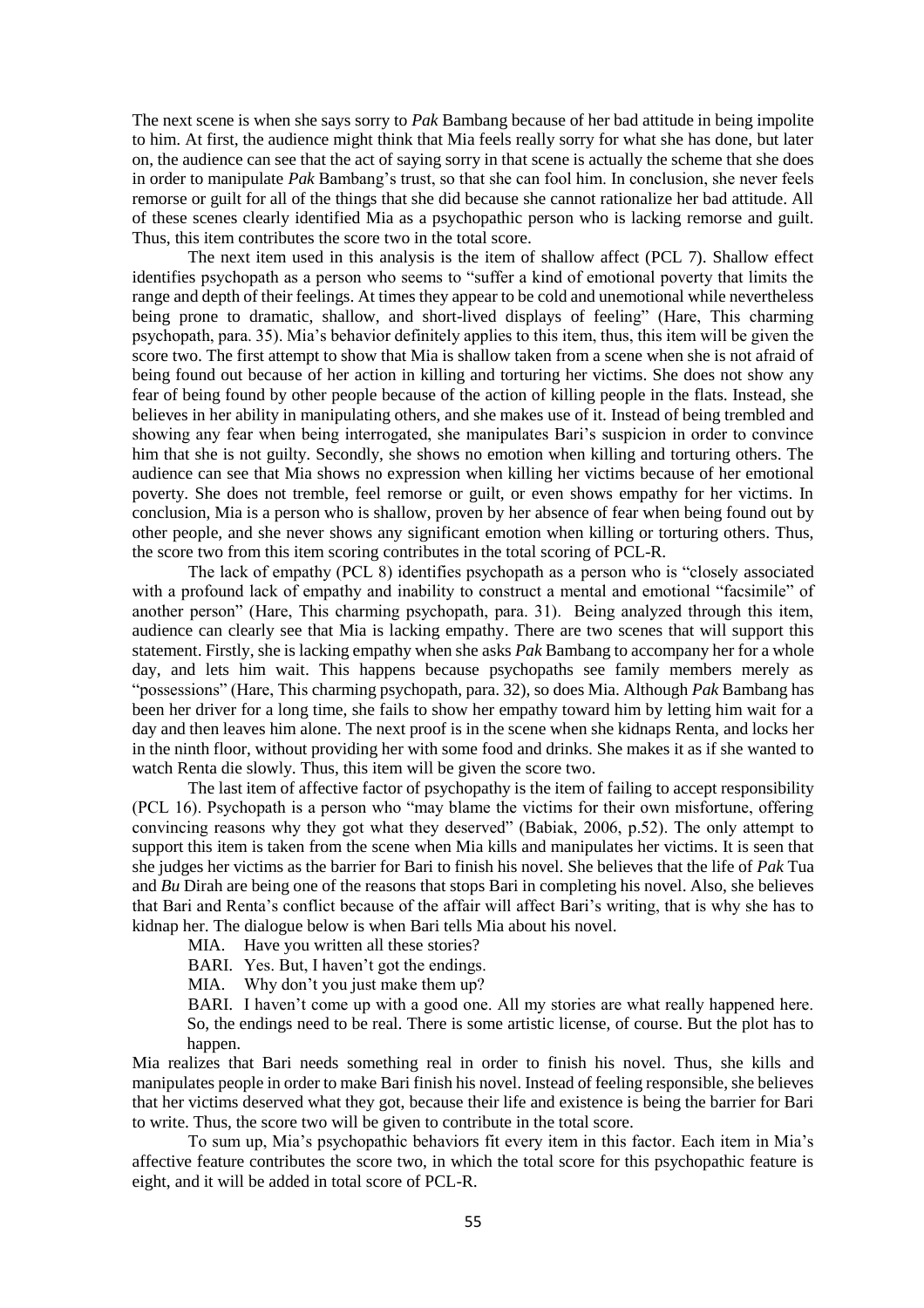#### **THE ANALYSIS OF MIA'S PSYCHOPATHIC LIFESTYLE FACTOR**

The third factor of the four-factor model of PCL-R focuses on the lifestyle domain of a psychopathic person. This subchapter will mainly discuss how Mia lives in the society as a psychopathic person. There are five items that are included in this factor, which is the item of stimulation seeking (PCL 3), impulsivity (PCL 14), irresponsibility (PCL 15), parasitic orientation (PCL 9), and lack of realistic goals (PCL 13). Thus, these items will be used in analyzing and scoring Mia's psychopathic behavior.

In the item of stimulation seeking or need for stimulation because of proneness to boredom (PCL 3), focuses on the traits of psychopath who has "an ongoing and excessive need for excitement" (Hare, This charming psychopath, para. 43). The excitement that psychopath needs can be in a form of novel or thrilling and exciting stimulation such as taking chances or doing things that are risky ("Psychopathic Traits", n.d.). Mia is also a psychopath who needs stimulation to prevent her from boredom. In the movie, the audience can see how hard Mia tries to prevent herself from boredom. In the early scene, Mia asks her father to go traveling with him, playing music, and finding a job, in order to prevent her from boredom and her effort seems to be normal. However, in a later scene, it is shown that Mia uses her obsession to Bari as a tool to prevent herself from boredom, including doing a "criminal" act, and that is what makes Mia different from the person with a good psychological adjustment. At least, there are two things that are related to Bari that helps Mia stay away from boredom. The first one is Bari's unfinished short stories. Bari's unfinished short stories stimulate Mia's curiosity, so that she does not feel bored when living in the flats, at least for the certain period of time. Because she has a big curiosity in the ending, she manipulates and kills others (and this act also excites her), in order to help Bari finish the stories. The second one is related to her affair with Bari. In the movie, audience can see how obsessed she is to Bari until she follows Bari, moves to the flats, and peeps or eavesdrops Bari's activities, including eavesdropping his sexual activities with Renta. When Mia is eavesdropping and peeping, she actually wants to have the same relationship with Bari, and when she has the chance to do so, she is excited to the next thing, which is the continuity of her affair with Bari. Because of Mia'stendency of seeking stimulation to prevent herself from boredom applies to this item, thus, this item contributes the score two in the total item for this factor.

The second item, which is the item of impulsivity (PCL 14), focuses on the impulsive lifestyle of psychopath. In a deeper way, a psychopath "is unlikely to spend much time weighing the pros and cons of a course of action or considering the possible consequences. "I did it because I felt like it," is a common response" (Hare, This charming psychopath, para. 37). There are two events that support this item. The first event is when Mia meets Bari for the first time. When she knows that Bari does not work in her house anymore, she decides to run away, and stays in the exact place where Bari lives, without thinking of the consequences that she might face because of her act. Secondly, she kills and manipulates others in order to help Bari finish his novel. When doing this, she plans the schemes and does it without thinking and considering the consequences if others find out that she is the murderer of the people in the flats. She does this with the only reason that she needs to know the ending of Bari's novel that makes her curious. This is what makes Mia different from the normal person. Person with normal psychological adjustment will consider the pros and cons of her action that will affect her life and the others. That is why, she will think first before she acts. However, Mia is a girl who cannot rationalize her action, that is why, her impulsive lifestyle drives her to do things that she likes immediately to satisfy her needs of something. Thus, this item contributes the score two in the lifestyle factor.

The third item that belongs to this factor is the item of irresponsibility (PCL 15). This item focuses on the characteristics of psychopath who treats obligations ad commitments as something that is not serious (Hare, This charming psychopath, para. 46). Here, in this item, the psychopath is being analyzed in case of her lifestyle. Hence, this item will be applied to Mia's psychopathic lifestyle that is related to her irresponsibility as a lifestyle. Mia is a psychopath who never honors commitments or promises that she has stated to someone. Her promise, when she says "I promise I won't go off by myself again", is actually one of the schemes that she uses in order to manipulate *Pak* Bambang's trust. She uses her glib in order to make *Pak* Bambang believe that she feels terribly sorry for the thing that she had done, but actually she feels nothing to it. She just wants to manipulate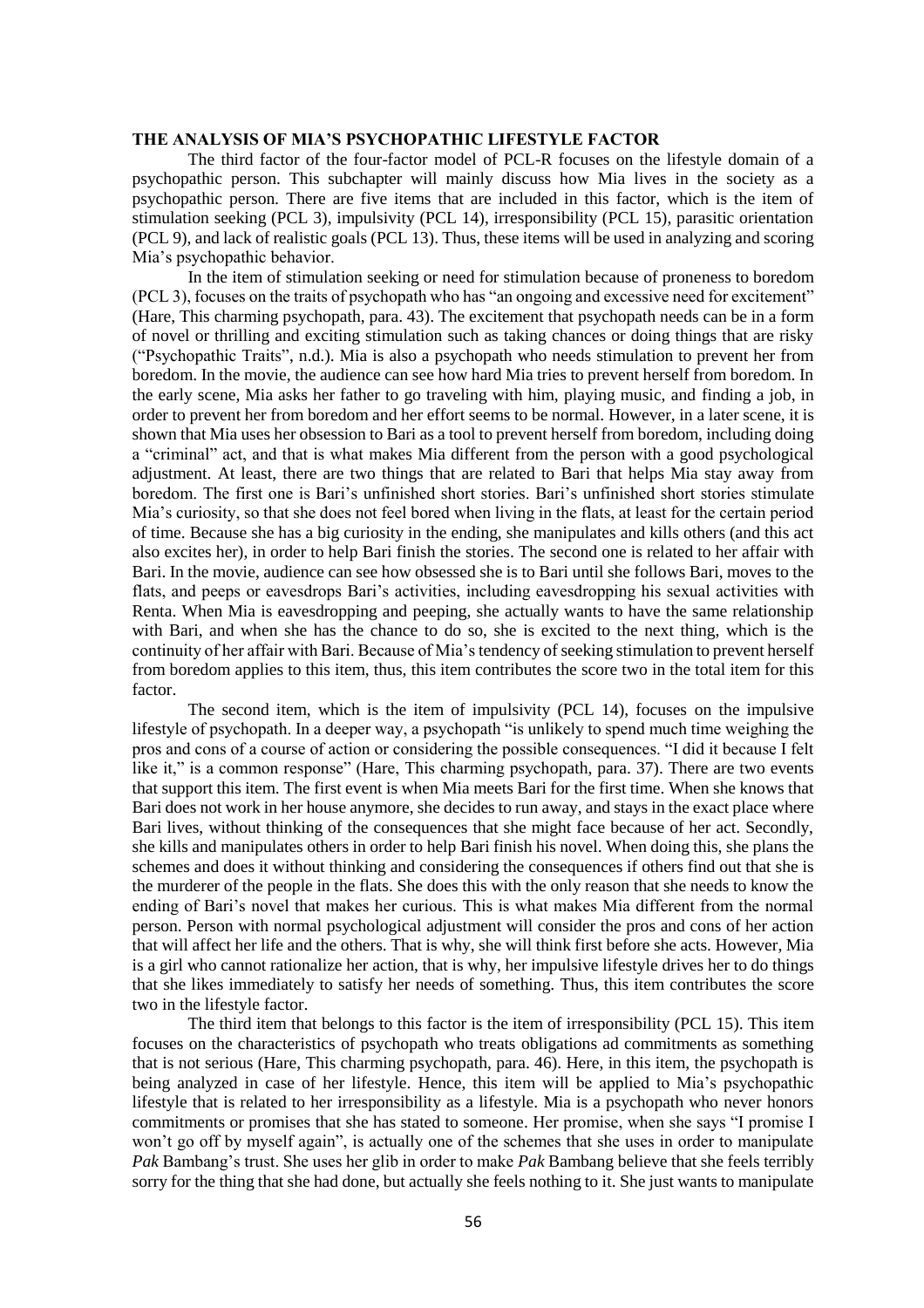*Pak* Bambang by saying this promise. Thus, with this evidence, this item contributes the score two in the total score of PCL-R, related to the irresponsible lifestyle of Mia.

The fourth item, which is the parasitic lifestyle of psychopath (PCL 9), identifies psychopath as a person who lacks motivation, that is why this symptom somehow makes her as a person who is dependent on others financially by using her ability in manipulating and exploiting others for her own sake. Mia is a twenty-year-old girl who still lives dependently on her father. In her age, she has never wanted to be independent. There is a scene that shows Mia is insistent on getting a job, and audience can see that her only reason is because she is bored, not because she realizes that it is time for her to be financially independent. Below is a scene when Mia convinces her father that she wants to get a job.

MIA. I want to look for a job.

- BAPAK. You need more money? How much?
- MIA. I just want to be kept busy. I feel bored to death when I'm just in the house waiting for you to come.

Seen from her motivation in getting a job, the audience can see that Mia never sees herself as an adult who has to be independent, but she sees herself as a person who needs excitement and stimulation in order not to get bored (as explained above (PCL 3). Also, the symptom of lacking realistic, longterm goals in her life (PCL 13), supports her parasitic lifestyle. Because of her lacking realistic goals in her life, Mia does not have ambition in having a career path, or getting achievement in her life. All that she wants is just following everything that attracts her. To conclude, the absence of the awareness on the importance of being independent drives Mia to be a psychopath who has a parasitic lifestyle. Thus, the score of two is given in this item.

Lack of realistic goals (PCL 13), the fifth item, is the item that can explain the previous item, which is the item of parasitic lifestyle (PCL 9). In this item, a psychopath is identified as a person who has the "inability or persistent failure to develop and execute long term plans and goals. A nomadic existence, aimless, lacks direction in life" ("Psychopathic Traits", n.d.). Being analyzed through this item, Mia shows no realistic, long-term goals in the movie. She just follows everything that attracts her. In the movie, it is shown that Mia follows Bari because she is attracted to him. She also moves to the flat because she wants to know Bari more. However, there is no realistic goal that she wants to achieve in the movie, instead of fulfilling her curiosity in Bari's novel ending. Thus, this item contributes the total score of two in this factor.

In conclusion, Mia's psychopathic behavior fits the five items of lifestyle features. Each item in this factor contributes the score two, in which the total score for this factor is ten.

### **THE ANALYSIS OF MIA'S ANTISOCIAL FACTOR**

The last factor on the four-factor model of PCL-R is the antisocial factor of a psychopath. This subchapter will mainly discuss Mia's propensity of antisocial behaviors that are being analyzed and being scored by using five items of PCL-R, which are the item of poor behavior control (PCL 10), early behavioral problems (PCL 12), juvenile delinquency (PCL 18), revocation of conditional release (V 19), and criminal versatility (PCL 20).

The first item of antisocial factor of PCL-R is the item of poor behavioral control (PCL 10). Poor behavioral control is the item of PCL-R that focuses on the inability of a psychopath to control her emotion. This item identifies a psychopath as a person who "[is] highly reactive to perceived insults or slights" (Hare, This charming psychopath, para. 29). When a psychopath is being insulted, or responding to frustration, discipline, failure, and criticism, she will directly and aggressively respond to it with sudden violence, threat, or even verbal abuse. Mia's psychopathic symptom fits this behavior. Thus, the score two is given to this item. The evidences that can be used to strengthen this score are taken from two scenes in this movie. The first scene is when she is having breakfast with her father, and below is the dialogue of that scene.

MIA. ......Why don't you let me go out the country with you?

BAPAK. I'm going to work.

MIA. I could stay in a hotel, or go for a walk on my own.

MIA. Unless. That other woman has already asked to come along.

In that scene, the audience can see how Mia responds to her father's rejection with verbal abuse. She knows very well that his father's affair with another woman is a very sensitive thing that should not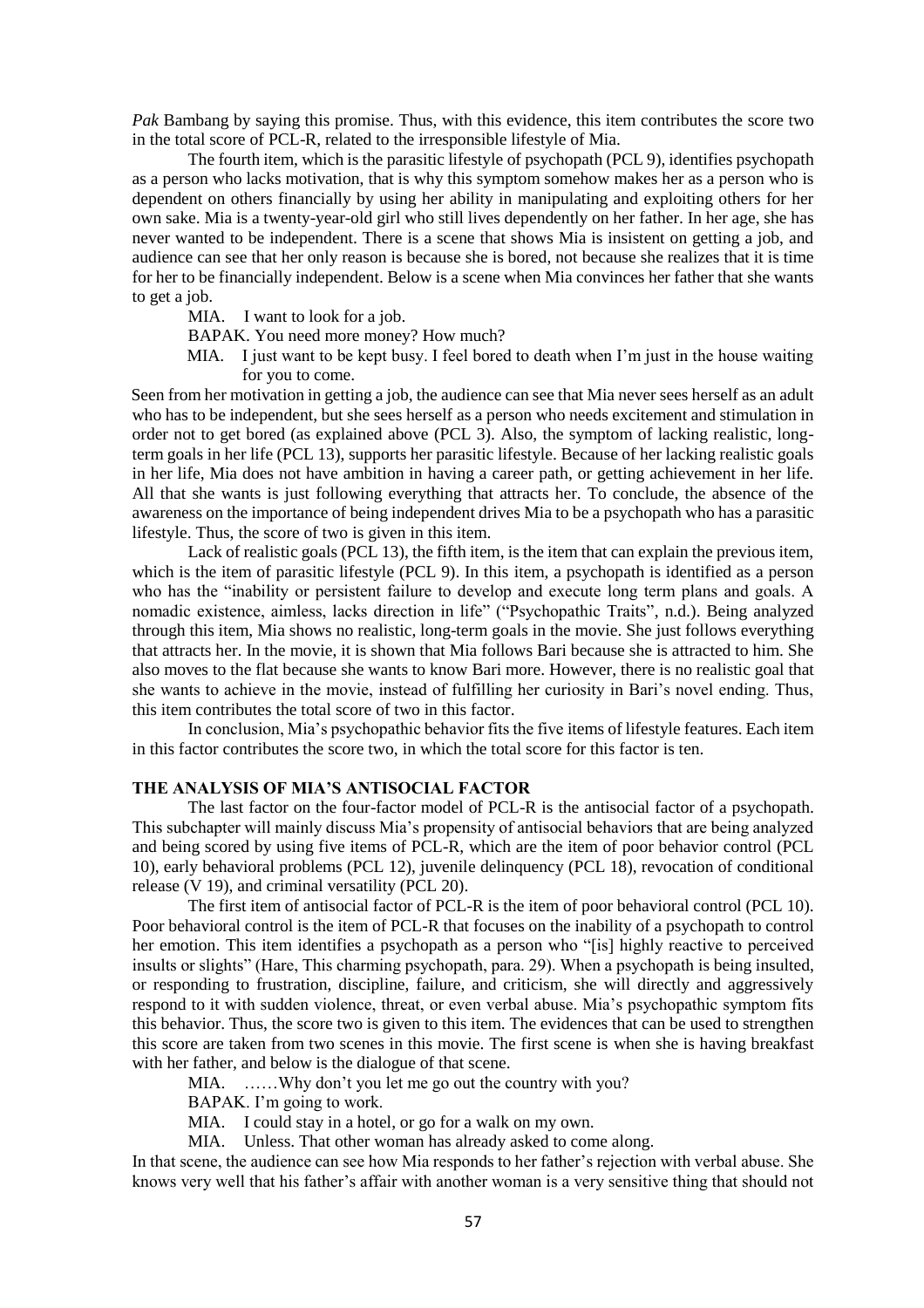be discussed with her father. Moreover, if it is connected to Indonesian culture, the action of saying "harsh" words to parent can be judged as an impolite act. However, she uses that issue as a tool to hurt her father's feeling because she has been hurt first because of her father's rejection. The second scene is taken when *Pak* Bambang who scolds Mia because she runs away from *Pak* Bambang's guard. The dialogue below is taken when *Pak* Bambang scolds Mia.

|                 | <i>PAK</i> BAMBANG. Wherever and whenever you want to go out, I can take you. You just    |
|-----------------|-------------------------------------------------------------------------------------------|
|                 | need to ask!                                                                              |
| MIA.            | I'm bored going out with you.                                                             |
|                 | <i>PAK</i> BAMBANG. Bored or not, that's my job!                                          |
| MIA.            | What are you getting mad for? Have you forgotten who's the boss                           |
|                 | here?                                                                                     |
|                 | <i>PAK</i> BAMBANG. Now you listen! Your father is my boss, not you! And your father pays |
|                 | me to watch after you!                                                                    |
| <b>BI</b> INAH. | Miss, it's fine if you don't want to go out with Bambang. Next time,                      |
|                 | let me accompany you. Okay?                                                               |
| PAK BAMBANG.    | You want to go with her?! She'll go off by herself after one minute!                      |
| MIA.            | Anyway, you're the one who can't even watch over a girl. Didn't you                       |
|                 | use to be a private detective?                                                            |

In that scene, the audience can see how Mia responds to the anger of Bambang. Instead of controlling her emotion and saying sorry, she underestimates *Pak* Bambang by using her position as the boss, and blames *Pak* Bambang as an incapable guard. In this scene, the audience can see how Mia uses verbal abuse as a tool to fight person that offends her. Thus, this item contributes the score two in this factor.

The second item in this factor is the item of early behavioral problems (PCL 12). In this item, it is stated that the most psychopath has a serious problem concerning her behavior starting from an early age. However, the score zero is given to this item because there is no evidence in this movie that supports this item. This movie begins with Mia's life in her twenty. There is a scene that shows her traumatic childhood, but there is no scene that shows Mia as a girl who has behavioral problems in her early age. Thus, the score zero is given to this item.

The third item (juvenile delinquency (PCL 18)), the fourth item (revocation of the conditional release (V 19)), and the last item (criminal versatility) of this factor, concern more with the behavior of a psychopath when facing the law because of her criminal act. Because there is no scene in the movie that can support these items, the score zero is given to these three items.

To sum up, the first item in this factor, which is the item of poor behavioral control (PCL 10) is the only item that contributes the score two, while the rest of the item in this factor contributes the score zero. Thus, the score two from this item will be added in the total score of PCL-R. Below is the total score table that sums up the analysis of Mia's antisocial feature, and the next table is the summary of all factor scoring in this analysis:

| <b>PCL-R Total Score</b>               |        |                |       |
|----------------------------------------|--------|----------------|-------|
| Mia's interpersonal factor             |        |                |       |
| Item                                   | Factor |                | Score |
| Glib/ superficial charm (PCL 1)        |        | 2              |       |
| Grandiose of self-worth (PCL 2)        | 1      | 2              |       |
| Pathological lying (PCL 4)             |        | 2              |       |
| Conning/Manipulative                   |        | 2              |       |
| <b>Total Score</b>                     |        |                | 8     |
| Mia's affective factor                 |        |                |       |
| Lack of remorse/guilt (PCL $6$ )       | 2      | 2              |       |
| Shallow affect (PCL 7)                 | 2      | $\overline{2}$ |       |
| Callous/ Lack of empathy (PCL 8)       | 2      | $\overline{2}$ |       |
| Fail to accept responsibility (PCL 16) | 2      | 2              |       |
| <b>Total Score</b>                     |        |                | 8     |
| Mia's lifestyle factor                 |        |                |       |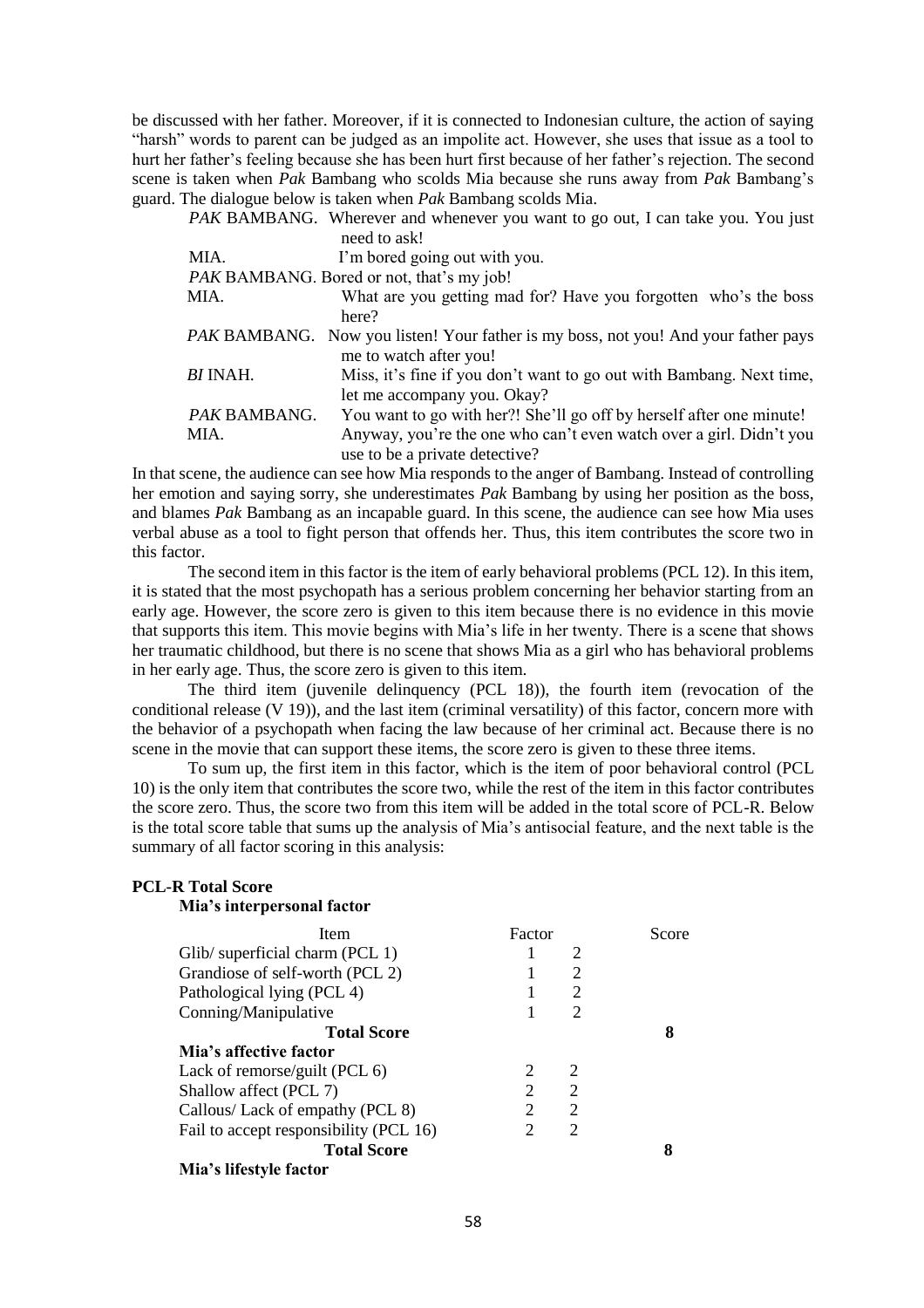| 3 | $\overline{2}$ |                           |
|---|----------------|---------------------------|
| 3 | 2              |                           |
| 3 | 2              |                           |
| 3 | 2              |                           |
| 3 | 2              |                           |
|   |                | 10                        |
|   |                |                           |
| 4 | 2              |                           |
| 4 | $\Omega$       |                           |
| 4 | $\Omega$       |                           |
| 4 | $\Omega$       |                           |
| 4 | $\Omega$       |                           |
|   |                | 2                         |
|   |                | 28                        |
|   |                | (Intermediate psychopath) |
|   |                |                           |

To sum up, Mia belongs to the category of intermediate psychopath in the movie entitled *Fiksi*. This result fits the finding of a research that states "women score lower on the PCL-R than men has been a consistent finding in prison populations as well as the wider field of forensic psychiatry" (Wynn, Psychopathy in women: theoretical and clinical perspectives, para. 15). The reason behind this finding is because "woman typically show less criminal and antisocial behavior" *(Ibid)* than man. Thus, the result of Mia's PCL-R score matches this finding.

#### **MIA'S SUICIDAL ACT**

The suicidal act of Mia is a rare case that happens to a psychopath. There is a theory which states that a psychopath has a little tendency of doing a suicidal act. In a book entitled *The Mask of Sanity*, it is written, "Instead of predilection for ending their own lives, psychopaths, on the contrary, show much more evidence of a specific and characteristic immunity for such an act. This immunity, it must be granted, is, like most other immunities, relative" (Cleckley, 1976, p.359), and Cleckley also included "suicide rarely carried out" as one of the traits of psychopath. Although the suicidal act of a psychopathic person is relative, yet there is a chance for a psychopath to do this act if they have weak "immunity" for this act. In the end of the movie, the audience can see that Mia is a psychopath who commits suicide, thus, this act will be analyzed in this subchapter.

From the beginning to the middle of the movie, the audience can see that Mia shows no tendency in committing suicide. However, in the end of movie, Mia commits suicide and it is different from her early behavior, that is being fearless and believeing in her grandiose sense of selfworth. There are two things that I find which are probably the reasons why Mia commits suicide. Firstly, Mia commits suicide because of her past. Her experience of seeing her mother commit suicide in front of her when she was a little girl unconsciously creates a trauma in her. This is strengthened by the scene before Mia's mother commited suicide. In that scene, her mother said, "You have to do it yourself. After me." This experience has somehow created trauma in Mia's life because at that time, Mia did not do what her mom asked her to do because she was afraid of doing so. That is why, she regrets that, and she commits suicide directly when she feels that her life is meaningless. She thinks that committing suicide is the best way that she can do.

The second attempt that answers why Mia commits suicide is because of the symptoms that she has, which is impulsivity (PCL 14). This is being strengthened by a finding that states "these results confirm those more usual in the medical literature on psychopathy and suicide … aspects related to impulsivity and disinhibition of antisocial personality are linked to suicidal behavior" (Negredo, 2013, p.6), and a theory which states "suicide history was significantly related to PCL-R Factor 2 (which reflects chronic antisocial deviance) and to APD diagnosis but was unrelated to PCL-R Factor 1, which encompasses affective and interpersonal features of psychopathy" (Verona, 2001, p.467). The PCL-R Factor 2 mentioned above is the Factor 3 in the PCL-R four-factor model, the factor that consists of impulsivity (PCL 14). Because of her impulsivity, she decides to commit suicide without thinking of the pros and cons of her action, and it seems like she commits suicide